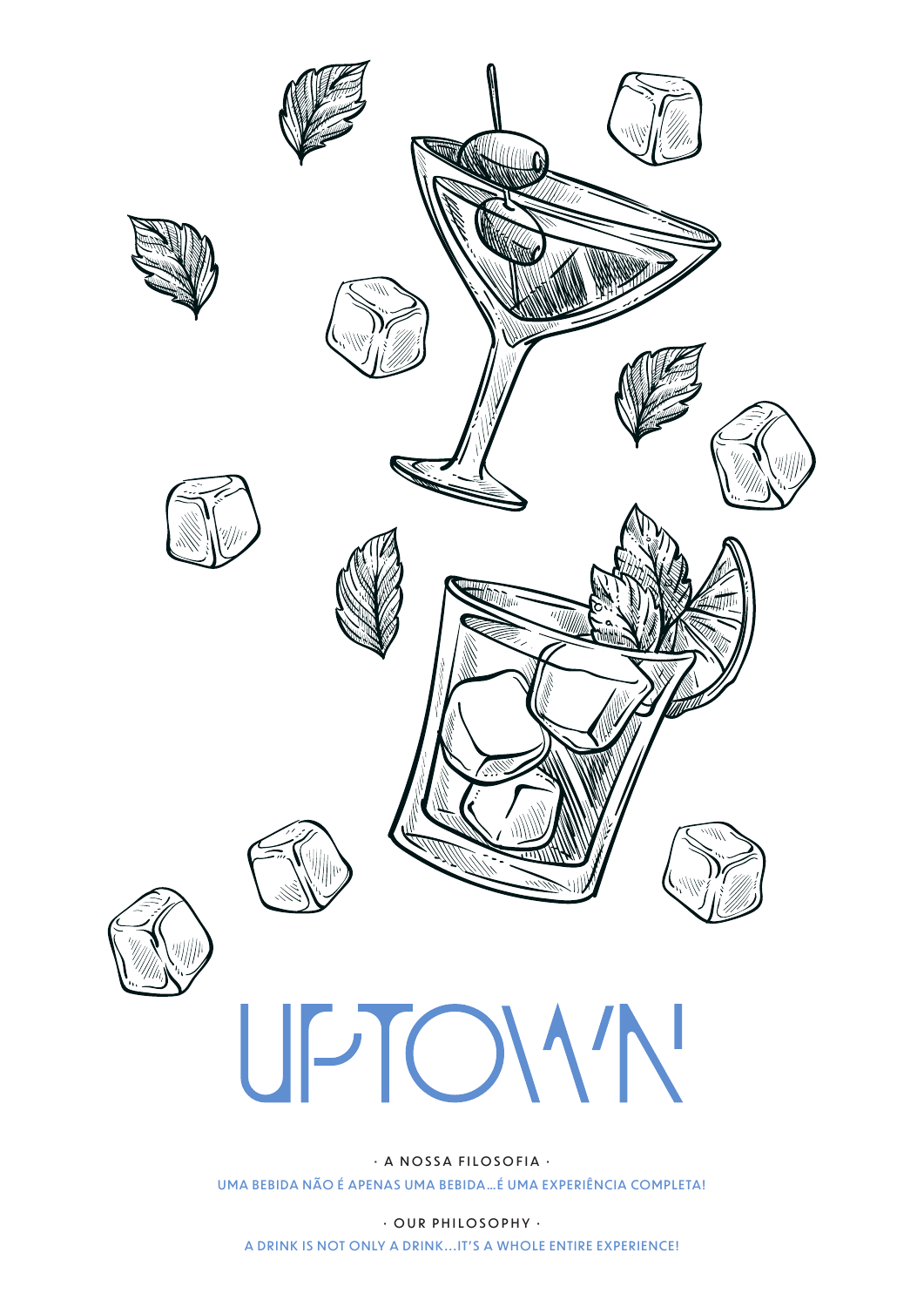## • COCKTAILS ASSINATURA | SIGNATURE COCKTAILS •

#### GLOW IN THE DARK

ABSOLUT VODKA, LICÔR ST.GERMAIN, SUMO LIMÃO, XAROPE AÇUCAR, SUMO MAÇÃ, SODA ABSOLUT VODKA, ST.GERMAIN LIQUOR, LEMON JUICE, SUGAR SYRUP, APPLE JUICE, SODA

#### MON CHERRIE

RUM, GINGINHA, JAGERMEISTER RUM, SOUR CHERRIE, JAGERMEISTER

#### ELMESU

€ 16,00

€ 16,00

BULLEIT RYE, LICÔR BEIRÃO, FERNET BRANCA, PUNT E MÊS, ANGOSTURA BITTER BULLEIT RYE, LICÔR BEIRÃO, FERNET BRANCA, PUNT E MÊS, ANGOSTURA BITTER

#### GENMAICHA FIZZ

€ 16,00

PLYMOUTH NAVY STRENGHT, LICÔR ITALICUS, SUMO LIMA, CHÃ CENMAICHA, XAROPE AÇUCAR, SODA PLYMOUTH NAVY STRENGHT, ITALICUS LIQUOR, LIME JUICE, GENMAICHA TEA, SUGAR SYRUP, SODA

#### $\text{£ } 16.00$  ABSOLUTELY TOUCHED  $\text{£ } 16.00$

BEEFEATER 24, SUMOS DE PÊRA, LIMÃO, LIMA E GENGIBRE, MANJERICÃO, XAROPE DE AÇÚCAR, CLARA OVO BEEFEATER 24, PEAR, LEMON, LIME AND GINGERJUICES, BASIL, SUGAR SYRUP, EGG WHITE



| <b>CLASSICS</b> |
|-----------------|
|                 |

CHARLIE CHAPLIN SLOE GIN, LICOR DE ALPERCE, LIMA SLOW GIN, APRICOT BRANDY, LIME

#### CORPSE REVIVER

GIN, LILLET BLANC, COINTREAU, LIMÃO, ABSINTO GIN, LILLET BLANC, COINTREAU, LEMON, ABSINTHE € 16,00

#### AVIATION

GIN, MARACHINO, LIMÃO, LICOR CREMÈ DE VIOLETTE GIN, MARACHINO, LEMON, CREMÈ DE VIOLETTE LIQUEUR € 16,00

#### MINT JULEP

BOURBON, HORTELÃ, AÇÚCAR BOURBON, MINT, SUGAR

€ 16,00

€ 16,00



## WITH A TWIST

THYME FOR A GINGER CONHAQUE, COINTREAU, LIMÃO, TOMILHO GENGIBRE COGNAC, COINTREAU, LEMON, THYME, ANIS € 16,00

THE FRESH PIRATE RUM, LIMA, PEPINO, HORTELÃ RUM, LIME, CUCUMBER, MINT

#### € 16,00

€ 16,00

NOT SO WHITE LADY GIN, COINTREAU, LIMÃO, COENTROS, CHILLI GIN, COINTREAU, LEMON, CORIENDER, CHILLI

PRESTO SOUR

€ 16,00

WHISKEY, LIMÃO, XAROPE DE AÇUCAR, MANGERICÃO, ANIS WHISKEY, LEMON, SUGAR SYRUP, BASIL, ANIS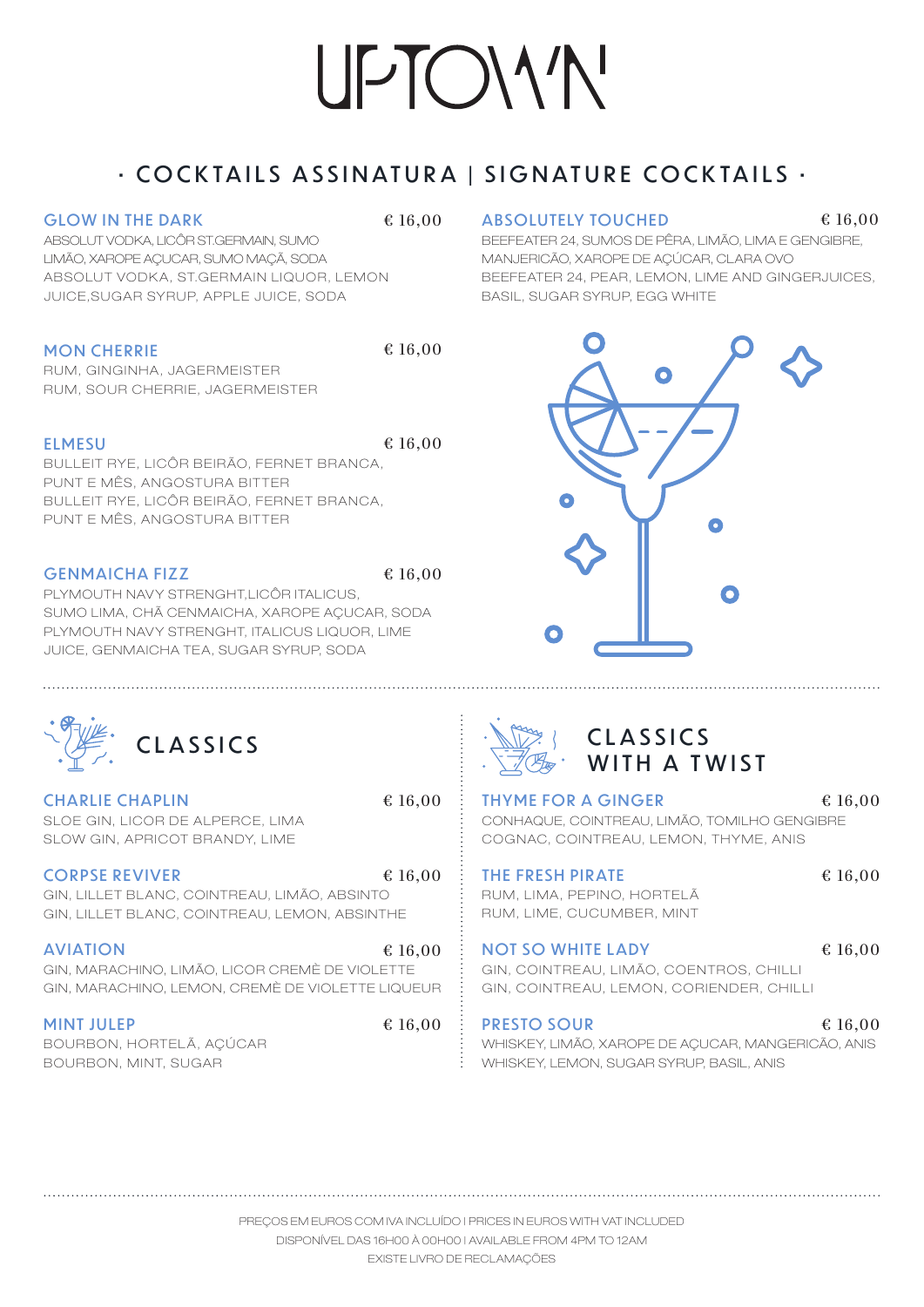### • NON-ALCOHOLIC SPECIALS •

#### UNTOUCHED

€ 8,00

SUMOS DE PERÂ, LIMA E GENGIBRE, XAROPE DE AÇÚCAR, MANJERICÃO, LIMONADA PEAR, LIME AND GINGER JUICE, SUGAR SYRUP, BASIL, LEMONADE

#### **FEELING FRESH**

SUMOS DE ANANÁS E LIMÃO, X AROPE DE AÇÚCAR, AIPO, CARDAMOMO PINEAPPLE JUICE, LEMON JUICE, SUGAR SYRUP, CELERY, CARDAMOMO

#### MISH MASH

LIMÃO, LIMA, LARANJA, MAÇÃ LEMON, LIME, ORANGE, APPLE



€ 8,00



## • BEST BOTANICAL SPIRITS •

#### "Give me a paper and pen, so I can write about my life of sin. A couple of bottles of gin, in case I don't get in."

Tupac Shakur

| <b>PLYMOUTH</b><br><b>INGLATERRA</b>        | € 10,00 | <b>MONKEY 47</b><br><b>ALEMANHA</b>        | € 16,00 |
|---------------------------------------------|---------|--------------------------------------------|---------|
| PLYMOUTH NAVY STRENGHT<br><b>INGLATERRA</b> | € 16,00 | <b>GIN MARE</b><br><b>ESPANHA</b>          | € 14,00 |
| <b>OPIHR</b><br><b>INGLATERRA</b>           | € 12,00 | <b>CITADELLE RESERVA</b><br><b>FRANCA</b>  | € 13,00 |
| <b>SHARISH</b><br>PORTUGAL                  | € 12,00 | <b>BEEFEATER PINK</b><br>REINO UNIDO       | € 10,00 |
| <b>SIPSMITH</b><br>REINO UNIDO              | € 12,00 | <b>G'VINE FLORAISON</b><br><b>FRANÇA</b>   | € 12,00 |
| <b>SIPSMITH SLOE</b><br>REINO UNIDO         | € 12,00 | <b>G'VINE NOISSON</b><br><b>FRANÇA</b>     | € 12,00 |
| <b>TANQUERAY TEN</b><br><b>INGLATERRA</b>   | € 12,00 | <b>HENDRICKS</b><br><b>ESCÓCIA</b>         | € 12,00 |
| <b>BOMBAY SAPPHIRE</b><br><b>INGLATERRA</b> | € 11,00 | <b>MARTIN MILLERS</b><br><b>INGLATERRA</b> | € 12,00 |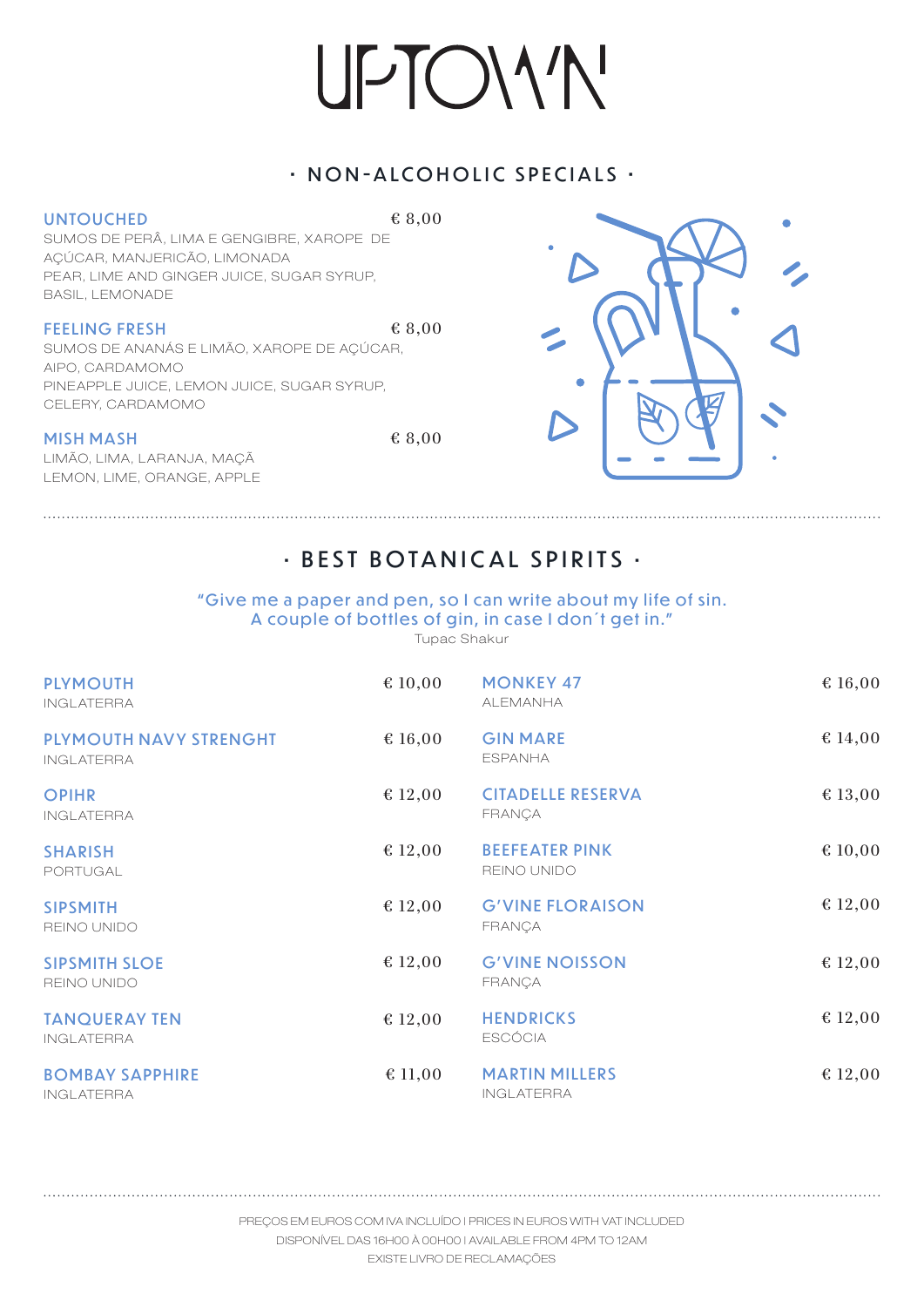## • VINHOS I WINES •

" Drinking wine was not a snobbism, nor a sign of sophistication, nor a cult. It was as natural as eating and for me as necessary."

Ernest Hemingway

| <b>BORBULHANTES</b><br><b>BUBBLY</b>                                                                         | COPO<br>GLASS<br>15 C L | GARRAFA<br>BOTTLE<br>75 C L | <b>BRANCOS</b><br>WHITES                                           | COPO<br>GLASS<br>15CL | GARRAFA<br>BOTTLE<br>75 C L |
|--------------------------------------------------------------------------------------------------------------|-------------------------|-----------------------------|--------------------------------------------------------------------|-----------------------|-----------------------------|
| PERRIER - JOUËT GRAND BRUT, $\epsilon$ 15,00 $\epsilon$ 94,00<br><b>CHAMPAGNE</b><br>CHARDONNAY, PINOT NOIR, |                         |                             | <b>DOM PONCIANO, MELGAÇO</b><br><b>ALVARINHO</b>                   |                       | € 9,00 € 42,00              |
| PINOT MEUNIER                                                                                                |                         |                             | QUINTA DO VALDOEIRO,<br><b>BAIRRADA</b>                            |                       | € 7,00 € 34,00              |
| QTA DO VALDOEIRO BRUTO,<br><b>BAIRRADA</b><br>BAGA, CHARDONNAY                                               |                         | € 8,00 € 34,00              | CHARDONNAY<br><b>TRÊS BAGOS, DOURO</b>                             |                       | € 9,00 € 41,00              |
|                                                                                                              |                         |                             | SAUVIGNON BLANC 9 41                                               |                       |                             |
| <b>TINTOS</b><br><b>REDS</b>                                                                                 | COPO<br>GLASS<br>15 C L | GARRAFA<br>BOTTLE<br>75 C L | LIMA MAYER ROSÉ, ALENTEJO<br>SYRAH, ARAGONEZ                       |                       | € 5,50 € 19,00              |
| QUINTA DO VALDOEIRO,<br><b>BAIRRADA</b><br>CABERNET SAUVIGNON                                                |                         | € 7,00 € 35,00              | VALE DA MÓ, DOURO<br>VIOSINHO, MOSCATEL GALEGO<br>BRANCO, RABIGATO |                       | € 7,00 € 34,00              |
| <b>VALLADO, DOURO</b><br>TOURIGA FRANCA, TOURIGA<br>NACIONAL, TINTA RORIZ, 8 37<br>SOUSÃO , VINHAS VELHAS    |                         | € 8,00 € 37,00              | <b>NINFA, TEJO</b><br>SAUVIGNON BLANC, FERNÃO PIRES                |                       | € 8,00 € 36,00              |
| PONTUAL, ALENTEJO<br><b>SYRAH</b>                                                                            |                         | € 9,00 € 39,00              | <b>VINHO DA CASA</b><br>MALVASIA FINA, RABIGATO                    |                       | € 5,00 € 16,50              |
| LAPA DOS GAIVÕES, ALENTEJO $\epsilon$ 8,00 $\epsilon$ 37,00                                                  |                         |                             | · APERITIVOS   APERITIFS ·                                         |                       |                             |
| TOURIGA NACIONAL, TRINCADEIRA,<br>ARAGONEZ                                                                   |                         |                             | <b>LILLETBLANC</b>                                                 |                       | € 8,00                      |
| <b>VINHO DA CASA</b><br>TOURIGA FRANCA, TOURIGA                                                              |                         | € 5,00 € 16,50              | <b>APEROL</b>                                                      |                       | € 8,00                      |
| NACIONAL, TINTA RORIZ, TINTA<br>BARROCA, TINTO CÃO                                                           |                         |                             | <b>CAMPARI</b>                                                     |                       | € 8,00                      |
|                                                                                                              |                         |                             |                                                                    |                       |                             |
| · VERMUTES I VERMOUTHS ·                                                                                     |                         |                             | · DIGESTIVOS I DIGESTIFS ·                                         |                       |                             |
| <b>ANTICA FORMULA CARPANO</b>                                                                                |                         | € 10,00                     | <b>FERNET BRANCA</b>                                               |                       | € 8,00                      |
| LA QUINTINYE ROSSO   BIANCO   DRY                                                                            |                         | € 8,00                      | <b>JAGERMEISTER</b>                                                |                       | € 8,00                      |
| <b>MARTINI AMBRATO   RUBINO</b>                                                                              |                         | 67,00                       | <b>AMARO RAMAZZOTTI</b>                                            |                       | € 8,00                      |
| <b>NOILLY PRAT</b>                                                                                           |                         | € 8,00                      |                                                                    |                       |                             |

PREÇOS EM EUROS COM IVA INCLUÍDO | PRICES IN EUROS WITH VAT INCLUDED

DISPONÍVEL DAS 16H00 À 00H00 | AVAILABLE FROM 4PM TO 12AM

EXISTE LIVRO DE RECLAMAÇÕES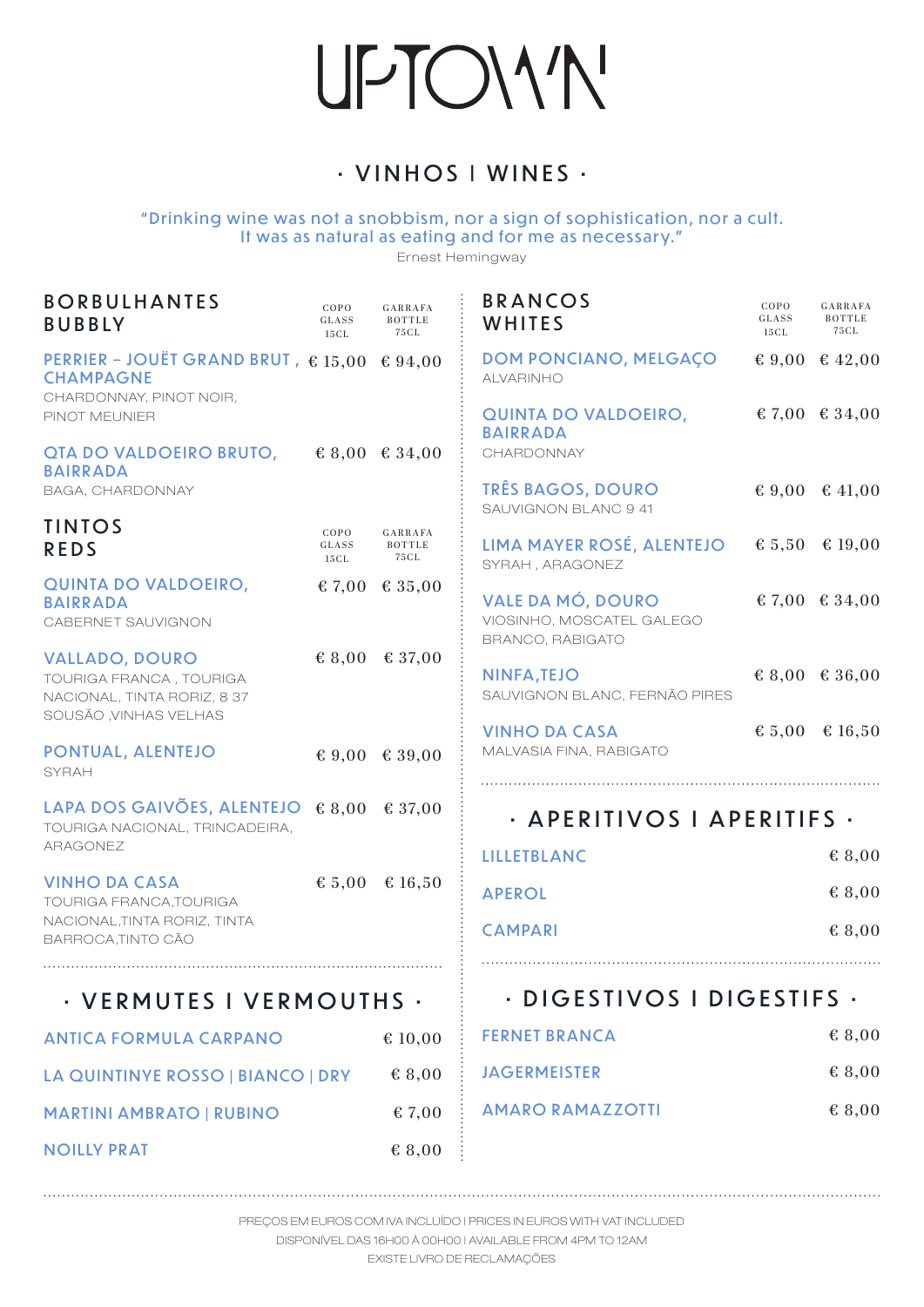## • LICORES I LIQUEURS •

NACIONAIS & IMPORTADOS

€ 8,00

## • SUGARCANE •

"Fifteen men on the dead man's chest Yo-hoho, and a bottle of rum! Drink and the devil had done for the rest Yo-oh-oh, and a bottle of rum!" Robert Louis Stevenson ZACAPA XO  $\epsilon$  3

| <b>GUATEMALA</b>                                                     |         |
|----------------------------------------------------------------------|---------|
| <b>ZACAPA 23 ANOS</b><br><b>GUATEMALA</b>                            | € 15,00 |
| <b>DIPLOMÁTICO RESERVA</b><br>VENEZUELA                              | € 14,00 |
| <b>HAVANA CLUB ANEJO 7 ANOS</b><br><b>CUBA</b>                       | € 12,00 |
| <b>CHAIRMAIN'S RESERVE SPICED</b><br>SANTA LÚCIA                     | € 12,00 |
| <b>PLANTATION GRANDE RESERVA 5 ANOS</b><br><b>BARBADOS, CARAÍBAS</b> | € 11,00 |
| <b>SANTA TEREZA 1796</b><br>VENEZUELA                                | € 12,00 |
| <b>THE KRAKEN</b>                                                    | € 11.00 |

## • PURE SPIRITS | VODKA •

"I have a punishing workout regimen. Every day I do 3 minutes on a treadmill, and then I lie down, drink a glass of vodka and smoke a cigarette." Anthony Hopkins

|      | <b>ABSOLUT ELYX</b><br>SUÉCIA            | € 14,00 |
|------|------------------------------------------|---------|
|      | <b>ABSOLUT BLUE</b><br><b>SUÉCIA</b>     | € 10,00 |
| 5,00 | <b>STOLYCHNAYA ELIT</b><br><b>RÚSSIA</b> | € 14,00 |
| 5,00 | <b>STOLYCHNAYA</b><br>RÚSSIA             | € 10,00 |
| 4,00 | <b>BELVEDERE</b><br>POLÓNIA              | € 14,00 |
| 2,00 | <b>BELUGA</b><br><b>RÚSSIA</b>           | € 14,00 |
| 2,00 | <b>GREY GOOSE</b><br>FRANÇA              | € 12,00 |
| 1,00 | <b>KETEL ONE</b><br><b>HOLANDA</b>       | € 11,00 |
| 2,00 | <b>TITO'S</b><br>USA                     | € 11,00 |
| 1,00 |                                          |         |

## • WHISKY •

" Whiskey, like a beautiful woman, demands appreciation. You gaze first, then it's time to drink."

Haruki Murakami

#### SINGLE MALT

TRINIDAD E TOBAGO

| ARDBEG CORRYVRECKAN<br>MACALLAN 12 ANOS TRIPLE CASK MATURED<br>GLENMORANGIE 18<br>GLENMORANGIE 10<br>NIKKA TAKETSURU PURE MALT | € 35.00<br>€ 25.00<br>€ 25.00<br>€ 14.00<br>€ 24.00 | OBAN 14<br><b>ISLAY OF JURA SUPERSTITION</b><br>LAPHROAIG 10<br>CARDHU <sub>12</sub><br>GLENEIDDICH 12 | € 17,00<br>€ 15,00<br>€ 15,00<br>€ 13.00<br>€ 12,00 |
|--------------------------------------------------------------------------------------------------------------------------------|-----------------------------------------------------|--------------------------------------------------------------------------------------------------------|-----------------------------------------------------|
|                                                                                                                                |                                                     |                                                                                                        |                                                     |
| NIKKA FROM THE BARREL                                                                                                          | € 19.00                                             | GLENLIVET 12                                                                                           | € 12.00                                             |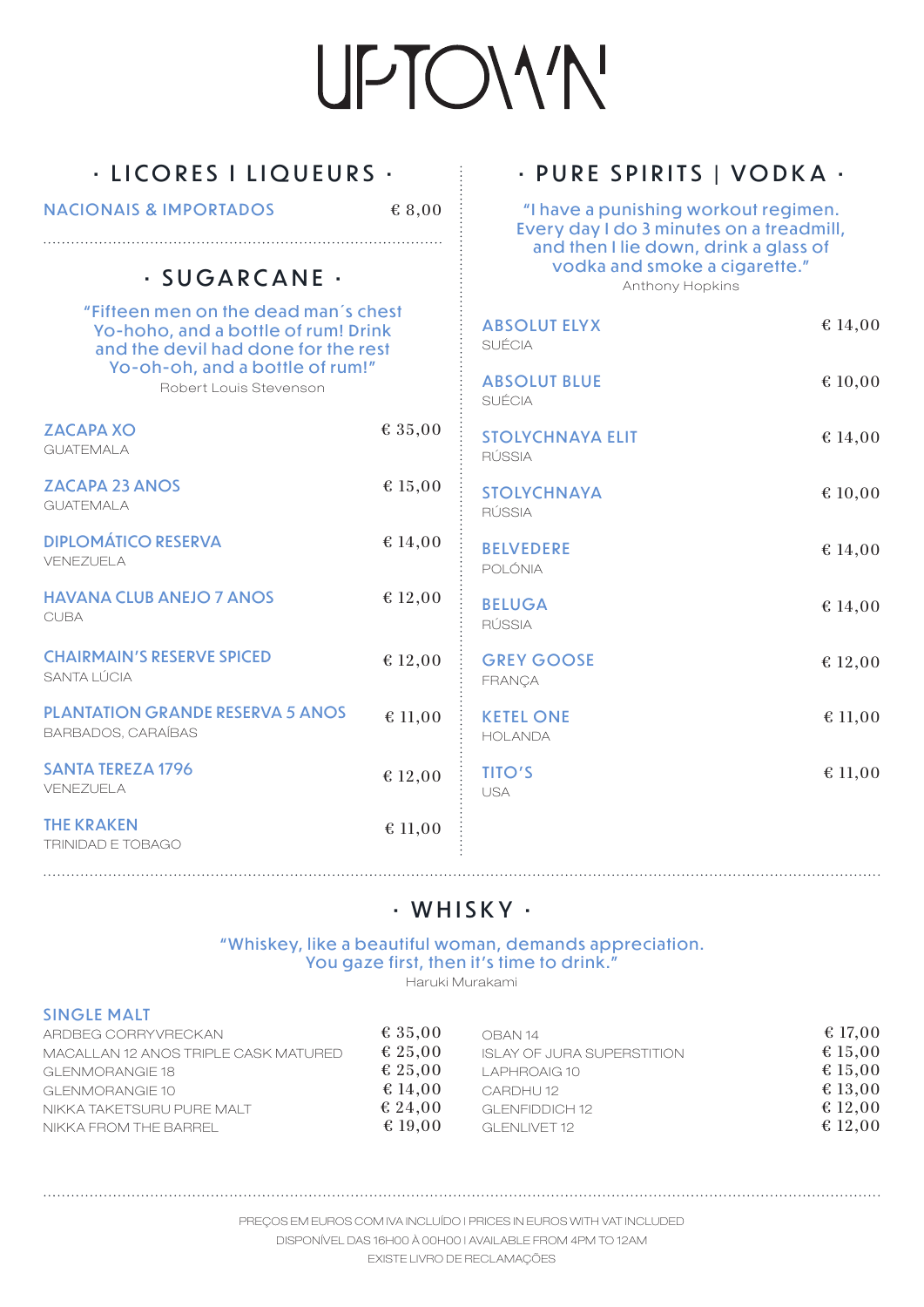## UPTOWN'

## • WHISKY •

" Whiskey, like a beautiful woman, demands appreciation. You gaze first, then it's time to drink.'

Haruki Murakami

#### SCOTCH WHISKY

BOURBON & TENNESSEE WHISKEY

| JOHNNIE WALKER BLUE LABEL 35     | € 35,00 | KNOB CREEK RYE         | € 15,00 |
|----------------------------------|---------|------------------------|---------|
| JOHNNIE WALKER PLATINIUM 18 ANOS | € 19,00 | WOODFORD RESERVE       | € 14,00 |
| JOHNNIE WALKER BLACK             | € 12,00 | <b>BULLEIT RYE</b>     | € 13,00 |
| JOHNNIE WALKER RED               | € 10.00 | <b>BULLEIT BOURBON</b> | € 11,00 |
| CHIVAS 12 ANOS                   | € 12,00 | <b>BUFALO TRACE</b>    | € 10,00 |
| DEWARD'S WHITE LABEL             | € 10.00 | <b>FOUR ROSES</b>      | € 10,00 |
| <b>FAMOUS GROUSE</b>             | € 10,00 | JACK DANIELS           | € 10,00 |
| J&B                              | € 10,00 | <b>MAKER'S MARK</b>    | € 10,00 |
| <b>IRISH WHISKEY</b>             |         | CANADIAN WHISKEY       |         |

#### IRISH WHISKEY

| JAMESON BLACK BARREL     | $\text{\&} 15.00$ |
|--------------------------|-------------------|
| <b>JAMESON CRESTED</b>   | € 12.00           |
| <b>JAMESON CASKMATES</b> | $\text{\&} 11.00$ |
| <b>JAMESON</b>           | € 10.00           |
| ROE & CO                 | € 12.00           |
| <b>BUSHMILLS</b>         | € 10.00           |
|                          |                   |

#### ANADIAN WHISKEY

| CROWN ROYAL   | € 13,00 |
|---------------|---------|
| CANADIAN CLUB | € 10,00 |

#### • TEQUILA •

#### "Take life with a pinch of salt a shot of tequila and a wedge of lime do nothing at all, but take your time." John Walter Bratton

| <b>DON JULIO ANEJO</b>        | € 18,00           |
|-------------------------------|-------------------|
| <b>DON JULIO BLANCO</b>       | € 16,00           |
| <b>OLMECA REPOSADO</b>        | € 12,00           |
| <b>OCHO CURADO</b>            | € 16,00           |
| <b>MEZCAL SIETE MISTÉRIOS</b> | $\text{\&}$ 17,00 |
| <b>OLMECA BLANCO</b>          | € 10,00           |
|                               |                   |

## • A G U A R D E N T E S PORTUGUESAS •

| <b>LOURIANA XO</b>                   | € 25,00 |
|--------------------------------------|---------|
| <b>MACIEIRA XO</b>                   | € 18,00 |
| <b>ADEGA VELHA</b>                   | € 18,00 |
| <b>MEDRONHO CERCA DA MEDRONHEIRA</b> | € 20.00 |
| <b>RAMOS PINTO</b>                   | € 14,00 |
| <b>CRF RESERVA</b>                   | € 10,00 |
|                                      |         |

### • MOSCATEL •

| <b>MOSCATEL</b>         | $\text{\&} 7.00$ |
|-------------------------|------------------|
| <b>MOSCATEL 20 ANOS</b> | $\epsilon$ 9.00  |
| <b>MOSCATEL ROXO</b>    | $\text{\&} 7.00$ |

## • MADEIRA •

MALVASIA I BOAL I VERDELHO I SERCIAL  $610,00$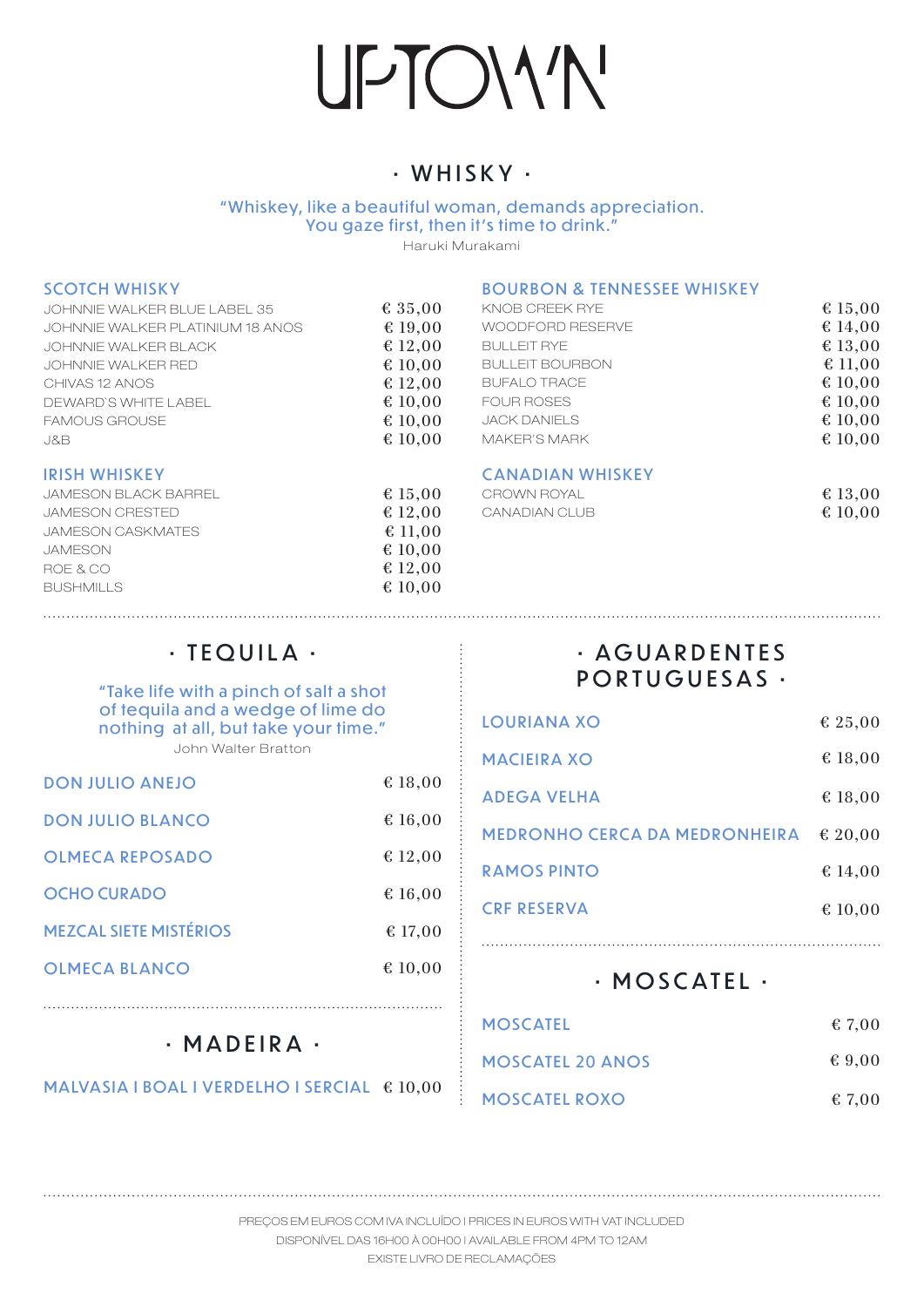## UPTOIV'N'

### • VINHOS FORTIFICADOS FORTIFIED WINES •

| <b>GRAHAM'S EXTRA DRY</b>          | € 7,00           |
|------------------------------------|------------------|
| <b>BURMESTER TAWNY</b>             | $\text{\& }7,00$ |
| <b>BURMESTER RUBY</b>              | € 7,00           |
| <b>GRAHAM'S SIX GRAPES RESERVE</b> | $\text{\& }7,00$ |
| <b>BURMESTER 10 ANOS</b>           | € 11,00          |
| <b>RAMOS PINTO 20 ANOS</b>         | € 15,00          |
| <b>OFFLEY 30 ANOS</b>              | € 18,00          |
| <b>CARCAVELOS VILA OEIRAS</b>      | € 16,00          |
| <b>BURMESTER LBV 2012</b>          | € 16,00          |
|                                    |                  |

### • CERVEJAS I BEERS •

| <b>PRESSÃO I DRAUGHT</b><br><b>HAI F PINT</b><br>PINT                                                              | \$6,00<br>$\epsilon$ 9,00 |
|--------------------------------------------------------------------------------------------------------------------|---------------------------|
| <b>GARRAFA I BOTTLE</b><br>SUPER BOCK, ABADIA, STOUT, SEM ÁLCOOL, SAGRES<br>CORONA, BUDWEISER, HEINEKEN, CARLSBERG | 6,00<br>€ 7,00            |
| <b>ARTESANAL</b><br>DOIS CORVOS CREATURE IPA<br>DOIS CORVOS GALAXIA MILK STOUT                                     | & 9,00<br>€ 9,00          |
| <b>SIDRA</b><br><b>SOMFRSBY</b>                                                                                    | € 7,00                    |
|                                                                                                                    |                           |

### • COGNACS •

| <b>HENESSY XO</b>          | € 48,00 |
|----------------------------|---------|
| <b>HENESSY FINE</b>        | € 14,00 |
| <b>COURVOISIER V.S.</b>    | € 12,00 |
| <b>MARTELL V.S.O.P.</b>    | € 12,00 |
| REMY MARTIN V.S.O.P.       | € 12,00 |
| SAMALENS V.S.O.P. ARMAGNAC | € 12,00 |
|                            |         |

## • ÁGUAS I WATER •

| VITALIS (37,5 CL)                                                        | € 3,00 |
|--------------------------------------------------------------------------|--------|
| PEDRAS, CARVALHELHOS (14)                                                | € 3,00 |
| <b>VITALIS, PEDRAS (75CL)</b>                                            | \$5,00 |
|                                                                          |        |
| <b>REFRIGERANTES I SOFT DRINKS</b>                                       | € 5,00 |
| <b>SUMOS NATURAIS I NATURAL JUICES</b><br>LARANJA, LIMÃO I ORANGE, LEMON | \$6.00 |
| · CAFETARIA                                                              |        |

| <b>ESPRESSO</b>        | € 3,00           |
|------------------------|------------------|
| <b>ESPRESSO DUPLO</b>  | \$5,00           |
| <b>LATTE</b>           | $\text{\&} 4.00$ |
| <b>CAPPUCCINO</b>      | € 4,00           |
| <b>MACHIATTO</b>       | € 4,00           |
| <b>CHÁS E INFUSÕES</b> | \$5,00           |

PREÇOS EM EUROS COM IVA INCLUÍDO | PRICES IN EUROS WITH VAT INCLUDED DISPONÍVEL DAS 16H00 À 00H00 | AVAILABLE FROM 4PM TO 12AM

EXISTE LIVRO DE RECLAMAÇÕES